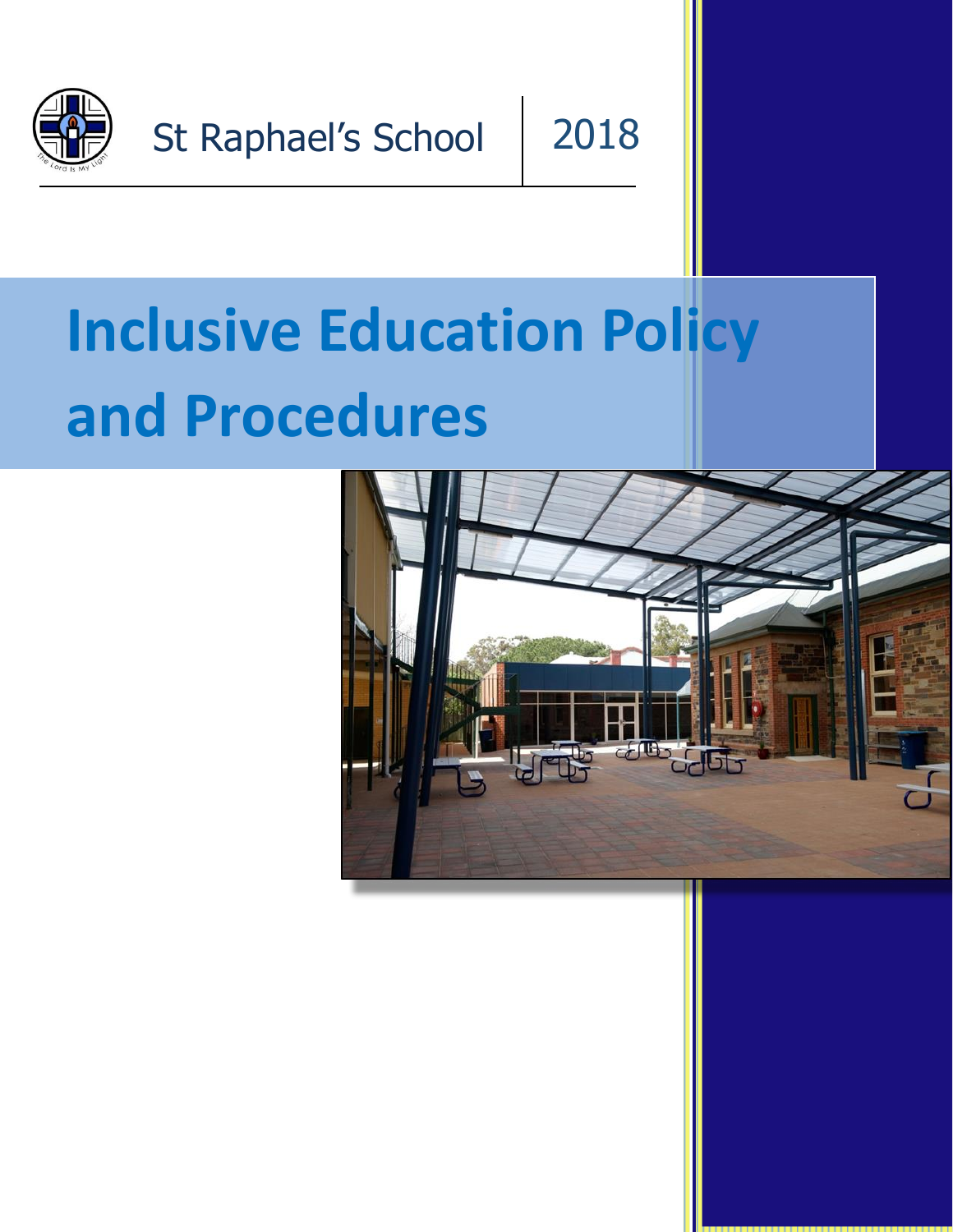# **INTRODUCTION**

# **POLICY**

At St Raphael's School we believe that all students will be treated with dignity and respect. Every student is entitled to quality learning and entitled to rigorous, relevant and engaging learning programs drawn from a challenging curriculum that addresses their individual leaning needs**.**

Inclusive education ensures that St Raphael's School is a supportive and engaging place for all school community members. It builds communities that value, celebrate and respond to diversity. It is underpinned by respectful relationships between learners and school community members. It is supported by collaborative relationships with parents and communities through communication, learning partnerships, participation and consultative decision-making.

Inclusive education means that every day in every classroom, every student is learning and achieving in a safe, supportive, inclusive and learning environment.

At St Raphael's School it is expected that we are an inclusive learning community.

#### **RATIONALE**

For students with a disability, there is a legislative requirement to provide [reasonable](http://www.australiancurriculum.edu.au/StudentDiversity/Students-with-disability)  [adjustments](http://www.australiancurriculum.edu.au/StudentDiversity/Students-with-disability) where necessary to ensure that they are able to participate in education and training on the same basis as students without a disability.

According to the Disability Standards for Education 2005 (DSE) 'an adjustment is a measure or action taken to assist a student with a disability to participate on the same basis as other students'.

'On the same basis' means that while all students will access age-equivalent content, their focus and the way they access it might vary, depending upon their strengths, interests, goals and needs.

# **AIMS**

At St Raphael's School our aim is to:

- provide high-quality education for all students
- cater for different learning styles
- scaffold student learning to ensure success for all
- provide the structures for access by all students to equipment and resources
- ensure that resources are culturally and gender inclusive
- respond constructively to the needs of educationally disadvantaged/marginalised students
- view difference as a resource to support learning
- ensure that all school community members feel safe and free from discrimination, bias and harassment
- promote locally negotiated responses to student, family and community needs through effective community engagement processes and cross-agency collaboration
- ensure that inclusive education practices are embedded in our school culture, policies and initiatives.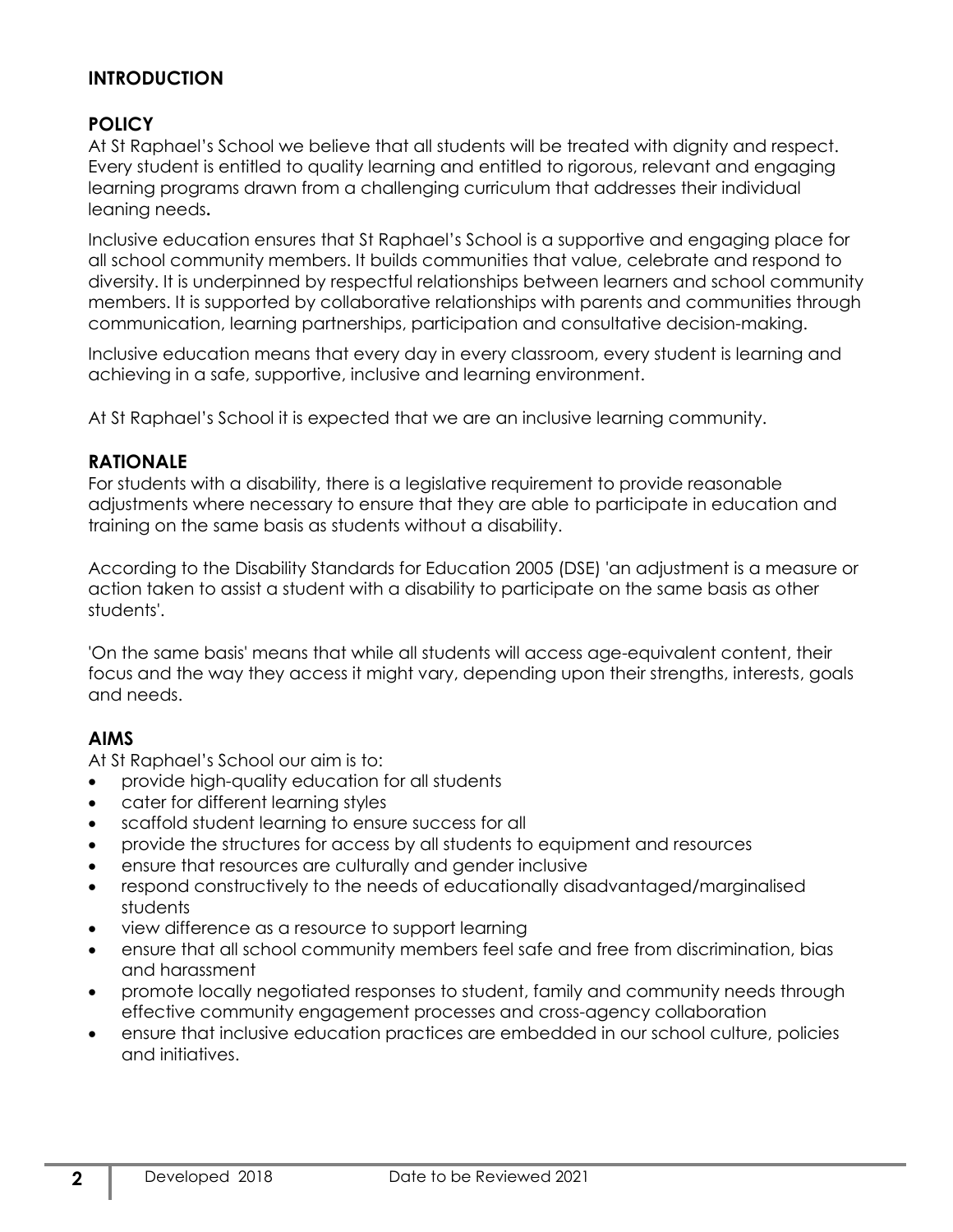# **PROTOCOLS, PROCEDURES AND PROVISION OF INFORMATION**

At St Raphael's School there are procedures and protocols in place to ensure that the learning needs of all students are met. Students that have been identified 'at risk' are tracked by their Teachers and information is shared with Leadership personnel. Electronic data is collected each year to map learning for students for the duration of their education at St Raphael's School. Teachers are required to update and enter student data each school year.

#### **Refer to Appendix 1:** *Inclusive Education Referral Protocols at St Raphael's School.*

#### 2. **Role of Parents/Caregivers:**

Parents/Caregivers are contacted and included in the discussions regarding teacher concern for student learning. At this point an IEP should have been designed to present further evidence of concern for student learning. Teachers then follow up with a meeting including the Inclusive Education Coordinator if educational growth based on learning goals has not been achieved.

#### 3. **Diagnosis:**

Teachers are not to diagnose as this is not their role or skill. This requires a discussion with the Inclusive Education Coordinator and Class Teachers. Collected evidence and checklists are expected before a presentation to parents to request exploration of assessment, external agencies and support.

#### 4. **Physical features:**

Learning areas are set up to provide alternative, flexible learning spaces to suit the learning needs of particular students.

#### 5. **Inclusive school understanding:**

On preference, students with learning needs are not ostracized or removed from Classrooms. ESOs (Curriculum Support) work in collaboration with Teachers and other school personnel to support student with their learning. Small group work and 1:1 support is provided as needed. All learning tasks are provided by the Teachers. Teachers are accountable for the learning program.

# 6. **Individual Education Plans (IEPs):**

IEPs are designed for students who need additional resourcing due to their learning, physical and or emotional disability. IEPs are shared with parents and students and a signed copy is kept on file. Parents also receive a copy of the current IEP. Student IEPs are reviewed each semester in consultation with parents/caregivers.

# **Refer to Appendix 2 and 3.** *Proforma for Resourced and Non Resourced students.*

# **Appendix 2:** *IEP for Resourced Student*

# **Appendix 3:** *IEP for Non Resourced Student*

#### 7. **Staffing and personnel- ESO expectations:**

The Inclusive Education Coordinator with the Principal allocate support time based on the level of adjustments students require to access learning. ESOs meet with Teachers during the school term to plan and organise in class support. Leadership personnel create ESOs timetables based on allocated resourcing. ESOs meet once per term with Leadership personnel.

# 8. **Role of the ESO (Curriculum Support)**

ESOs support teachers in their delivery of the class program. ESOs work with students with learning needs in and out of the classroom. ESOs may be responsible for facilitating small group intervention programs, for example, gross motor, literacy, numeracy and reading. The teacher is responsible for the creation of the program.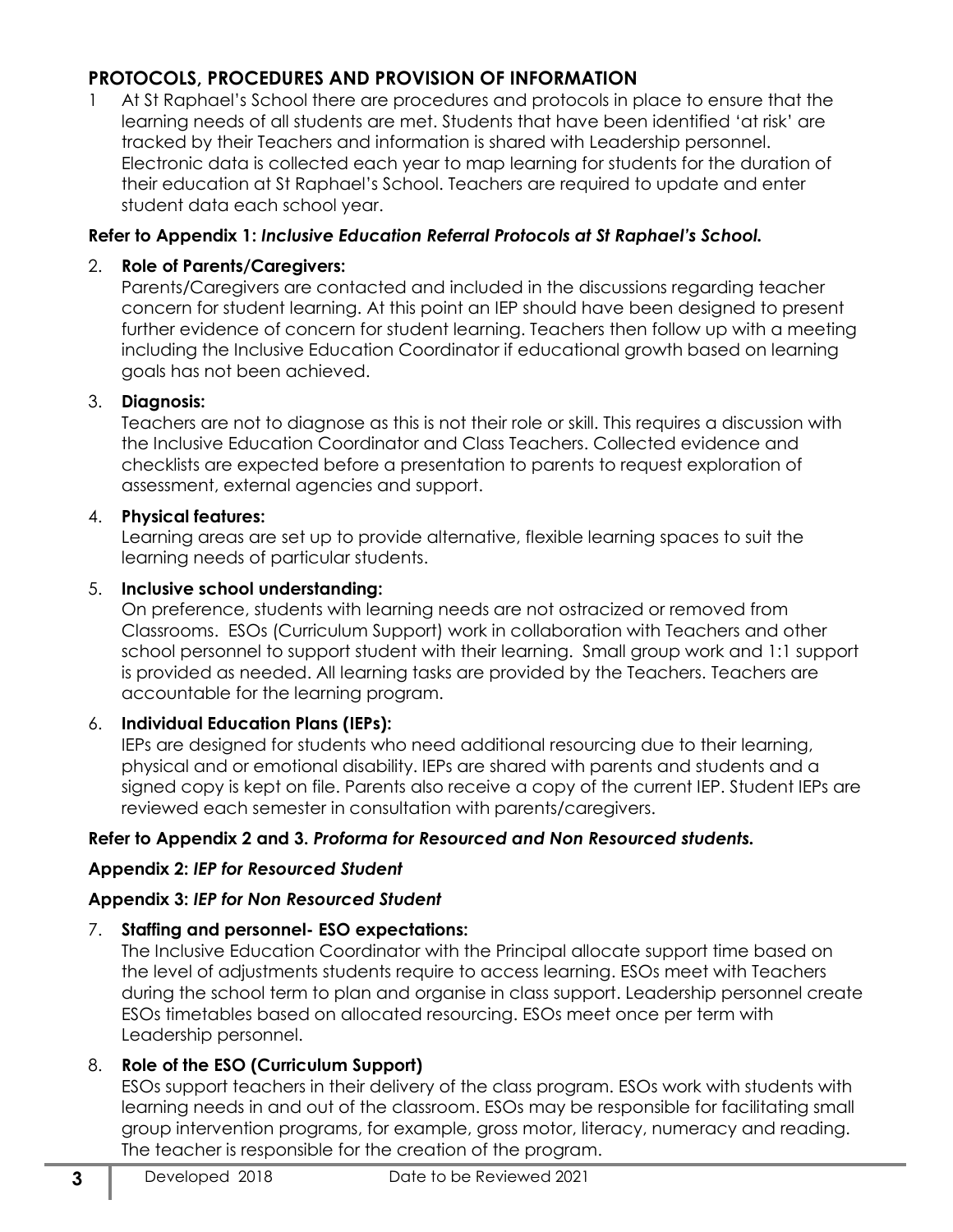#### 9. **External Agencies:**

Visiting External Agencies are negotiated with families and a space is provided at school, when and if possible. This time is provided during the school day, i.e. 8:30am - 3:10pm. It is the responsibility of parents to pay for the service and to inform the school and the practitioner of any changes to their arrangement.

All induction procedures must be followed and Police Clearances must be sighted prior to therapist beginning their work with students.

#### 10. **Moderation and Assessment:**

Students who have a modified program with significant adjustments are eligible to receive an alternative Semester Report. This option is discussed with parents/caregivers prior to the Semester 1 and Semester 2 Report being written.

#### **Refer to Appendix 4:** *Specific Needs Report.*

#### **ADJUSTMENTS:**

Reasonable adjustments are developed in consultation with the student, their parents/ caregivers, and relevant school staff. Reasonable adjustments apply to all types of learning, including learning at school, and on excursions and camps.

Reasonable adjustments are individual to the student, flexible to take in the changes in needs over time, and agreed, through balancing the interests of all parties.

At St Raphael's School we expect teachers to make reasonable adjustments to ensure that students with learning needs can access their learning and are provided with the same educational opportunities as everyone else.

# **THE PROCESS FOR MAKING A REASONABLE ADJUSTMENT UNDER THE DSE INCLUDES:**

- consultation with the student (if possible), and their parents or carers
- consideration of whether an adjustment is necessary to enable the student to participate on the same basis as other students
- if an adjustment is necessary, identification of a reasonable adjustment or adjustments
- making the reasonable adjustment.

# **A REASONABLE ADJUSTMENT IS REASONABLE IF IT:**

- supports a student to participate on the same basis as other students, and
- takes into account the student's learning needs, and
- balances the interests, including safety, of all concerned (students and staff).

#### **ADJUSTMENTS:**

- may benefit all/other students, but are essential for the identified student to access and participate in the intended curriculum
- need to be specific and targeted to the identified impairment and the individual student
- include the range, breadth, frequency and complexity of adjustments that are required.

# **RESOURCES**

# Disability Standards for Education 2005 (DSE)

On the Same Basis, Implementing the Disability Discrimination Act, Standards for Education [http://education.qld.gov.au/schools/inclusive/](http://education.qld.gov.au/schools/inclusive)

[Disability Standards for Education: A practical guide for individuals, families and communities](http://resource.dse.theeducationinstitute.edu.au/)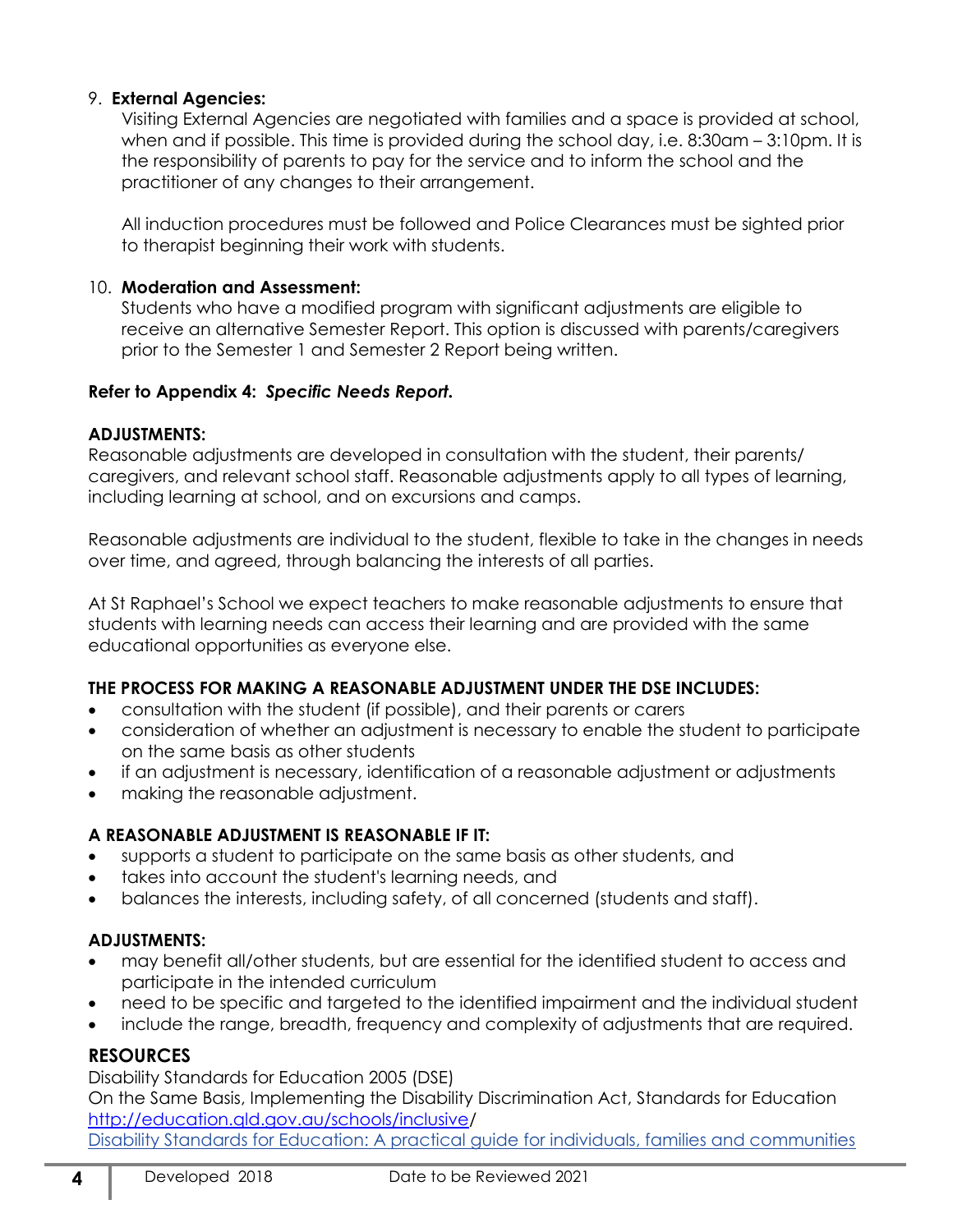# **APPENDICES**

#### **INCLUSIVE EDUCATION REFERRAL PROTOCOL & PROCEDURE: Amended: May 2018**

Listed below is a list of criteria to follow when teachers suspect that a child in their class is experiencing learning difficulties and they wish to have him/her formally referred to any professional including a Psychologist, a Speech Pathologist, an Occupational Therapist, SPELD or Tutoring Agency. (**PRIVATELY OR THROUGH CATHOLIC EDUCATION SOUTH AUSTRALIA)**

- **1 .Organise a meeting with the Inclusive Education Team; Inclusive Education Coordinator and Teacher/s and together formulate a 'Plan of Action'.**
- **2. When building up a file teachers will need to include a number of items. Please note; the more evidence teachers have, the stronger their case becomes when presenting it to the CEO Special Education Consultant.**

Possible Assessment Tools to use:

Examples of Diagnostic Tests:

Current Running Records ESL Scales Oral and Written Language Assessment/s First Years of School Literacy Assessment (FYSLA) (completed after the 5<sup>th</sup> Term of commencing school) **NAPI AN** Curriculum Tests Samples of student's written work PAT R PAT M IEP Current Running Record

- Anecdotal information and observation (dates, activities detailing student engagement)
- Past relevant documentation in child's file, e.g. Kindy Reports, previous teacher documentation, previous Semester Reports, Electronic data Information
- Social and Behavioural Difficulties
- Professional conversations with previous teacher/s
- Relevant checklists taken from 'Identifying Children with Special Needs: Autism Spectrum Disorders (ASD) Emotional or Behavioural Disorders and Emotional Disturbance Intellectual Disability Specific Learning Disability Attention Deficit Disorder/Inattentive Type The Attention Deficit/Hyperactivity Disorder
- **3 Teacher/s and Inclusive Education Coordinator, invite parents to meet and discuss concerns and share the above data. Meeting Notes are recorded and action to be taken discussed and recorded.**
- **4 Following steps 1-3 a meeting will be organised by the Inclusive Education Coordinator for the Education Consultant and Class Teacher/s to meet and discuss concerns and specific action to be taken. Class Teacher/s will need to provide examples of evidence.**